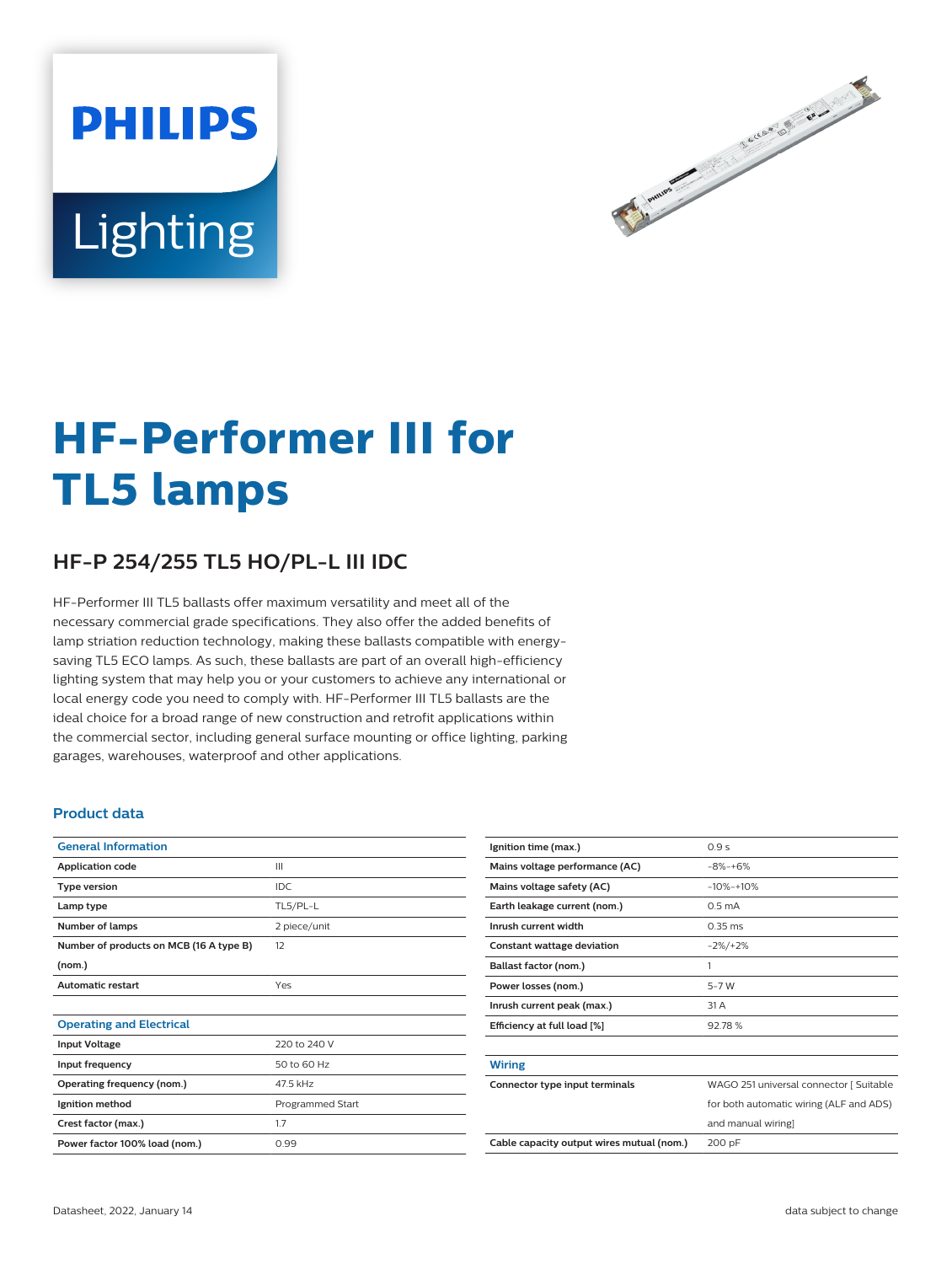## **HF-Performer III for TL5 lamps**

| Connector type output terminals             | WAGO 251 universal connector [ Suitable |  |  |  |  |
|---------------------------------------------|-----------------------------------------|--|--|--|--|
|                                             | for both automatic wiring (ALF and ADS) |  |  |  |  |
|                                             | and manual wiring]                      |  |  |  |  |
| Cable length hot-wiring                     | 0.75 <sub>m</sub>                       |  |  |  |  |
| Wire strip length                           | 8.0-9.0 mm                              |  |  |  |  |
| Dual fixture master/slave                   | Not applicable [ Master/Slave oper. not |  |  |  |  |
|                                             | applicable]                             |  |  |  |  |
| Input terminal cross section                | $0.50 - 1.00$ mm <sup>2</sup>           |  |  |  |  |
| Output terminal cross section               | 0.50-1.00 mm <sup>2</sup>               |  |  |  |  |
| Cable capacity output wires to earth (nom.) | 200 pF                                  |  |  |  |  |
|                                             |                                         |  |  |  |  |
| <b>System characteristics</b>               |                                         |  |  |  |  |
| Rated ballast-lamp power                    | 54/55W                                  |  |  |  |  |
| Rated lamp power on PL-L                    | 54-55 W                                 |  |  |  |  |
| System power on PL-L                        | 107W@55W                                |  |  |  |  |
| Lamp power on PL-L                          | 102W@55W                                |  |  |  |  |
| Power loss on PL-L                          | 5W@55W                                  |  |  |  |  |
| Rated lamp power on TL5                     | 54-55 W                                 |  |  |  |  |
| System power on TL5                         | 117W@54W                                |  |  |  |  |
| Lamp power on TL5                           | 111W@54W                                |  |  |  |  |
| Power loss on TL5                           | 6W@54W                                  |  |  |  |  |
| Rated lamp power on TL5 ECO                 | 50 W                                    |  |  |  |  |
| System power on TL5 ECO                     | 102W@50W                                |  |  |  |  |
| Lamp Power on TL5 ECO                       | 96W@50W                                 |  |  |  |  |
| Power loss on TL5 ECO                       | 6W@50W                                  |  |  |  |  |
|                                             |                                         |  |  |  |  |
| <b>Temperature</b>                          |                                         |  |  |  |  |
| T-ambient (max.)                            | 60 °C                                   |  |  |  |  |
| T-ambient (min.)                            | $-25$ °C                                |  |  |  |  |
| T storage (max.)                            | 80 °C                                   |  |  |  |  |
| T storage (min.)                            | $-40 °C$                                |  |  |  |  |
| T-case lifetime (nom.)                      | 80 °C                                   |  |  |  |  |
| T-Case maximum (max.)                       | 80 °C                                   |  |  |  |  |
| T-Ignition (max.)                           | 60 °C                                   |  |  |  |  |
| T-Ignition (min.)                           | $-25$ °C                                |  |  |  |  |
|                                             |                                         |  |  |  |  |
| <b>Mechanical and Housing</b>               |                                         |  |  |  |  |
| <b>Housing</b>                              | L360x30x22                              |  |  |  |  |
|                                             |                                         |  |  |  |  |
| <b>Emergency Operation</b>                  |                                         |  |  |  |  |
| Nominal light output after 60 seconds       | 100% of EBLF                            |  |  |  |  |

| Battery voltage lamp ignition         | 198-254 V                                                            |  |  |  |  |  |  |  |  |
|---------------------------------------|----------------------------------------------------------------------|--|--|--|--|--|--|--|--|
| Normal operating voltage (DC)         | 220-240 V<br>176-254<br>176-275 V<br>186-275V                        |  |  |  |  |  |  |  |  |
| Battery voltage lamp operation        |                                                                      |  |  |  |  |  |  |  |  |
| Battery voltage guaranteed operation  |                                                                      |  |  |  |  |  |  |  |  |
| Battery voltage guaranteed ignition   |                                                                      |  |  |  |  |  |  |  |  |
| Emergency ballast lumen factor (EBLF) | 100 %                                                                |  |  |  |  |  |  |  |  |
| (nom.)                                |                                                                      |  |  |  |  |  |  |  |  |
| Nominal light output after 5 seconds  | 50% of EBLF                                                          |  |  |  |  |  |  |  |  |
|                                       |                                                                      |  |  |  |  |  |  |  |  |
| <b>Approval and Application</b>       |                                                                      |  |  |  |  |  |  |  |  |
| Energy efficiency index               | A2 BAT                                                               |  |  |  |  |  |  |  |  |
| IP classification                     | IP 20 [ Ingress Protection 20]                                       |  |  |  |  |  |  |  |  |
| EMI 9 kHz  30 MHz                     | EN55015                                                              |  |  |  |  |  |  |  |  |
| EMI 30 MHz  1,000 MHz                 |                                                                      |  |  |  |  |  |  |  |  |
| Safety standard                       | IEC 61347-2-3                                                        |  |  |  |  |  |  |  |  |
| <b>Performance standard</b>           | <b>IEC 60929</b>                                                     |  |  |  |  |  |  |  |  |
| <b>Quality standard</b>               | ISO 9000:2000                                                        |  |  |  |  |  |  |  |  |
| <b>Environmental standard</b>         | ISO 14001                                                            |  |  |  |  |  |  |  |  |
| Harmonic current emission standard    | IEC 61000-3-2<br><b>IEC 61547</b><br>IEC68-2-6 F c<br>IEC 68-2-29 Eb |  |  |  |  |  |  |  |  |
| <b>EMC immunity standard</b>          |                                                                      |  |  |  |  |  |  |  |  |
| <b>Vibration standard</b>             |                                                                      |  |  |  |  |  |  |  |  |
| <b>Bumps standard</b>                 |                                                                      |  |  |  |  |  |  |  |  |
| <b>Humidity standard</b>              | EN 61347-2-3 clause 11                                               |  |  |  |  |  |  |  |  |
| Approval marks                        | CE marking ENEC certificate VDE-EMV                                  |  |  |  |  |  |  |  |  |
|                                       | certificate                                                          |  |  |  |  |  |  |  |  |
| <b>Temperature marking</b>            | Yes                                                                  |  |  |  |  |  |  |  |  |
| <b>Emergency standard</b>             | IEC 60598-2-22                                                       |  |  |  |  |  |  |  |  |
| Humming and noise level               | $<$ 30 dB(A)                                                         |  |  |  |  |  |  |  |  |
|                                       |                                                                      |  |  |  |  |  |  |  |  |
| <b>Product Data</b>                   |                                                                      |  |  |  |  |  |  |  |  |
| <b>Full product code</b>              | 872790086351200                                                      |  |  |  |  |  |  |  |  |
| Order product name                    | HF-P 254/255 TL5 HO/PLL III 220-240V                                 |  |  |  |  |  |  |  |  |
|                                       | IDC                                                                  |  |  |  |  |  |  |  |  |
| EAN/UPC - product                     | 8711500998224                                                        |  |  |  |  |  |  |  |  |
| Order code                            | 86351200                                                             |  |  |  |  |  |  |  |  |
| SAP numerator - quantity per pack     | 1                                                                    |  |  |  |  |  |  |  |  |
| Numerator - packs per outer box       | 12                                                                   |  |  |  |  |  |  |  |  |
| <b>SAP</b> material                   | 913713028366                                                         |  |  |  |  |  |  |  |  |
| SAP net weight (piece)                | 0.280 kg                                                             |  |  |  |  |  |  |  |  |